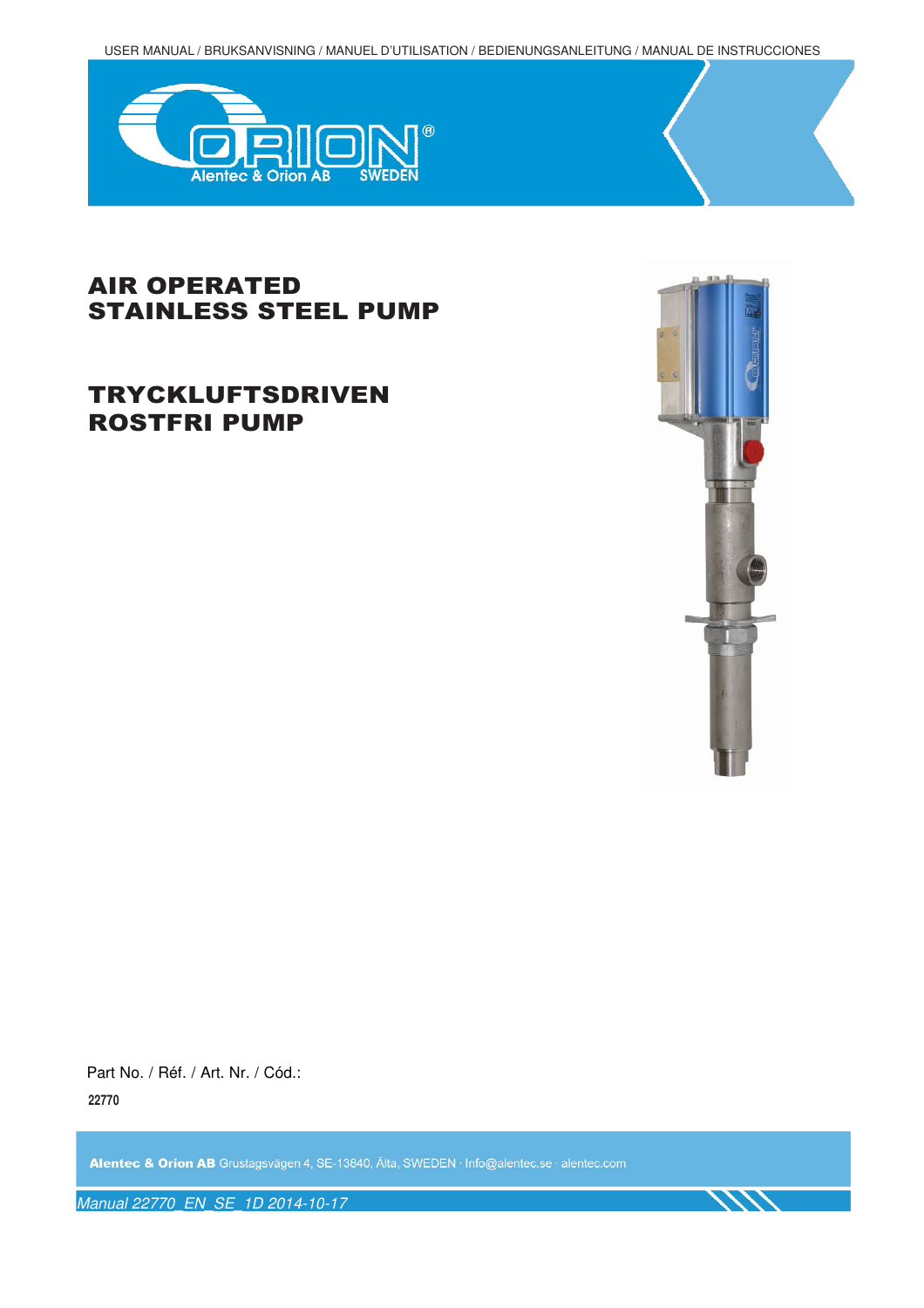## **Manual 22770\_EN\_SE\_1D**

| 1.                                                                                            |                                            | (EN) GENERAL                                                           | 3        |  |  |
|-----------------------------------------------------------------------------------------------|--------------------------------------------|------------------------------------------------------------------------|----------|--|--|
|                                                                                               | 1.1.                                       | <b>SAFETY PRECAUTIONS</b>                                              | 3        |  |  |
| 2.                                                                                            | (EN) INSTALLATION                          |                                                                        |          |  |  |
|                                                                                               | 2.1.<br>2.2.                               | <b>MOBILE UNITS</b><br><b>FIXED INSTALLATIONS</b>                      | 4        |  |  |
| 3.                                                                                            |                                            | (EN) MAINTENANCE                                                       |          |  |  |
|                                                                                               |                                            |                                                                        |          |  |  |
| 4.                                                                                            |                                            | (EN) SERVICE                                                           |          |  |  |
|                                                                                               | 4.1.<br>4.2.<br>4.3.                       | AIR MOTOR<br>EXCHANGE OF PACKINGS IN OUTLET BODY<br>PUMP MECHANISM     | 5        |  |  |
| 5.                                                                                            | (EN) TROUBLE SHOOTING                      |                                                                        |          |  |  |
|                                                                                               | 5.1.                                       | PUMP STATIONARY OR RUN VERY SLOWLY.<br>5.1.1.                          | 5        |  |  |
|                                                                                               | 5.2.                                       | PUMP RECIPROCATING BUT NOT DELIVERING                                  | 5        |  |  |
|                                                                                               | 5.3.                                       | FLUID COMING OUT FROM THE "LEAKAGE" HOLE IN THE LOCKING NUT.<br>5.3.1. | 5        |  |  |
|                                                                                               | 5.4.                                       | PUMP IS RUNNING DESPITE THE OUTLET BEING CLOSED.<br>5.4.1.             | 6        |  |  |
| 6.                                                                                            |                                            | (SE) ALLMÄNT                                                           | 6        |  |  |
|                                                                                               | 6.1.                                       | PRODUKTSÄKERHETSANVISNINGAR                                            | 6        |  |  |
| 7.                                                                                            |                                            | (SE) INSTALLATION                                                      | 6        |  |  |
|                                                                                               | 7.1.<br>7.2.                               | <b>MOBILA ENHETER</b><br>STATIONÄRA ANLÄGGNINGAR                       | 6<br>7   |  |  |
| 8.                                                                                            |                                            | (SE) UNDERHÅLL                                                         | 7        |  |  |
| 9.                                                                                            | (SE) SERVICE                               |                                                                        |          |  |  |
|                                                                                               | 9.1.<br>9.2.                               | LUFTMOTOR<br>BYTE AV MANSCHETTPACKNING MELLAN LUFTMOTOR OCH PUMPRÖR    | 7        |  |  |
|                                                                                               | 9.3.                                       | VÄTSKEKOLV OCH BOTTENVENTIL                                            | 8        |  |  |
|                                                                                               | 10. (SE) FELSÖKNING<br>10.1. PUMPEN GÅR EJ |                                                                        |          |  |  |
|                                                                                               |                                            |                                                                        | 8<br>. 8 |  |  |
|                                                                                               |                                            | 10.2. PUMPEN GÅR OJÄMNT OCH HACKAR.                                    | 8        |  |  |
|                                                                                               |                                            |                                                                        |          |  |  |
|                                                                                               |                                            | 10.4. VÄTSKA KOMMER UT GENOM LÄCKAGEHÅLET I PACKNINGS-SKRUVEN.         | 8        |  |  |
|                                                                                               |                                            | 10.5. PUMPEN GÅR TROTS ATT UTLOPPET ÄR STÄNGT.                         | 8        |  |  |
|                                                                                               |                                            | 11. (EN) SPARE PART KITS/ (SE) RESERVDELSSATSER                        | 9        |  |  |
| 12. CONFORMITY DECLARATION FOR MACHINERY KONFORMITETSDEKLARATION FÖR<br><b>MASKINER</b><br>11 |                                            |                                                                        |          |  |  |

**TITT**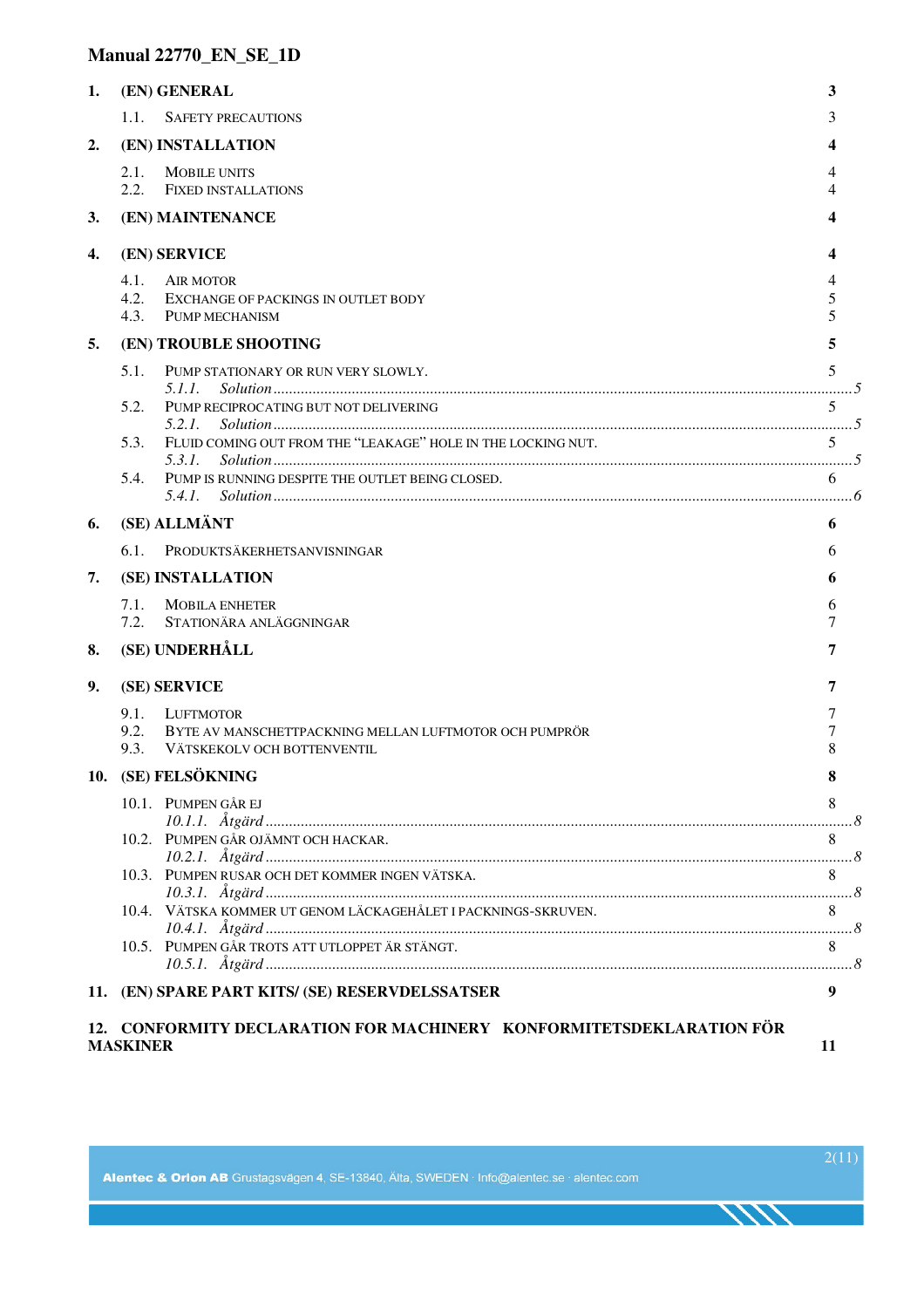#### **Manual 22770\_EN\_SE\_1D**

| <b>Technical data</b>                                         |                                               | Tekniska data                                                  |                       |
|---------------------------------------------------------------|-----------------------------------------------|----------------------------------------------------------------|-----------------------|
| <b>Pressure ratio</b>                                         | 4:1                                           | Tryckförhållande                                               | 4:1                   |
| <b>Total length</b>                                           | 585mm/23"                                     | Totallängd                                                     | 585 <sub>mm</sub>     |
| Pump tube length                                              | 220mm/ $8.6$ "                                | Pumprörslängd                                                  | $220$ mm              |
| <b>Pump tube diameter</b>                                     | $\emptyset$ 54 mm/ 2.1"                       | Pumprörsdiameter                                               | $\varnothing$ 54 mm   |
| Air motor diameter                                            | $\varnothing$ 80 mm/ 3.15"                    | Luftmotordiameter                                              | $Ø$ 80 mm             |
| <b>Stroke length</b>                                          | Approx. 100mm /4"                             | Slaglängd                                                      | ca 100mm              |
| Weight                                                        | 9.0kg/ 19.8 lbs                               | Vikt                                                           | 9.0kg                 |
| Max. air pressure                                             | 1 Mpa/ 145 psi                                | Max. lufttryck                                                 | 1 Mpa                 |
| Min. air pressure                                             | 0.4 Mpa/ 58 psi                               | Min. lufttryck                                                 | $0.4$ Mpa             |
| Max. fluid pressure                                           | 4.0 Mpa/ 580 psi                              | Max. vätsketryck                                               | 4.0 Mpa               |
| <b>Burst pressure</b>                                         | Min. 10.0 Mpa/ 1450 psi                       | Sprängtryck                                                    | Min. 10.0 Mpa         |
| Free delivery (water at 0.7<br>Mpa/100 psi air pressure)      | Approx. 30 l/min                              | Fritt avgivet vätskeflöde<br>(vatten vid 0.7 Mpa<br>lufttryck) | ca. 30 l/min          |
| Recommended max.<br>delivery                                  | Approx. 20 l/min                              | Rekommenderat max. flöde                                       | ca. 20 l/min          |
| <b>Air connection</b>                                         | BSP $\frac{1}{4}$ " female/ G $\frac{1}{4}$ " | Luftanslutning                                                 | $G\frac{1}{4}$ " inv. |
| <b>Fluid outlet</b>                                           | BSP 1" female/ G 1"                           | Vätskeutlopp                                                   | $G 1"$ inv.           |
| <b>Fluid inlet</b>                                            | BSP 1" female/ G 1"                           | Vätskeinlopp                                                   | $G 1$ " inv.          |
| Noice level at 0.7 Mpa/100<br>psi                             | 84 dB                                         | Ljudnivå vid 0.7 Mpa<br>lufttryck                              | 84 dB                 |
| Drumadapter, 212 57 53                                        | Included                                      | Fatadapter, 212 57 53                                          | Ingår                 |
| Suction tube, 222 62 14,<br>required when mounting<br>in drum | Not included                                  | Sugrör, 222 62 14, för<br>användning vid fatmontage            | Ingår ej              |

## **1. (EN) General**

The air operated pump has two main parts. One double acting air motor driving a double acting liquid pump. The fluid is sucked into the pump through the bottom valve when the piston is on the upward stroke. The fluid is discharged in both up- and downs strokes.

The relationship between then area of the air piston and area of the pump decides the pressure ratio. The pressure ratio is 4:1 and the theoretical pressure when the pump has stopped is 4 times higher than the air pressure. The exhaust air is blown out through a silencer made of sintered brass.

All parts in contact with fluid are made of stainless steel (ISO 2346 and similar). The central bar is nickel plated. All packings in contact with fluid are manufactured of PTFE (Teflon).

**Important!** Avoid operating the pump without fluid present, running the pump dry will damage the packings. For the same reason it is recommended to prime the pump with fluid before starting it.

### **1.1. Safety precautions**

- The pump is to be used with water based fluids like windscreen liquid, glycol/water mixture and nonlubricant fluids like kerosene, white spirit, lacquer solvent and similar. The pump may not be use for pumping petrol.
- Check that all accessories and components are suitable for the distributed fluid and the working pressure of the system.
- The system must be tested to 1.3 times the working pressure before being put into operation.
- Do not exceed the maximum air pressure of the pump, 1.0 MPa.
- Close and disconnect the air supply and relieve the liquid pressure in the system before any work to the pump or system is carried out
- Only use genuine manufacturers spare parts. Never use worn or damaged spare parts.
- Do not direct outlet valves or any other dispensing valve against the body or any other person as the liquid can penetrate the skin or damage the eyes.
- Always turn off the air pressure to the pump when the premises are unattended.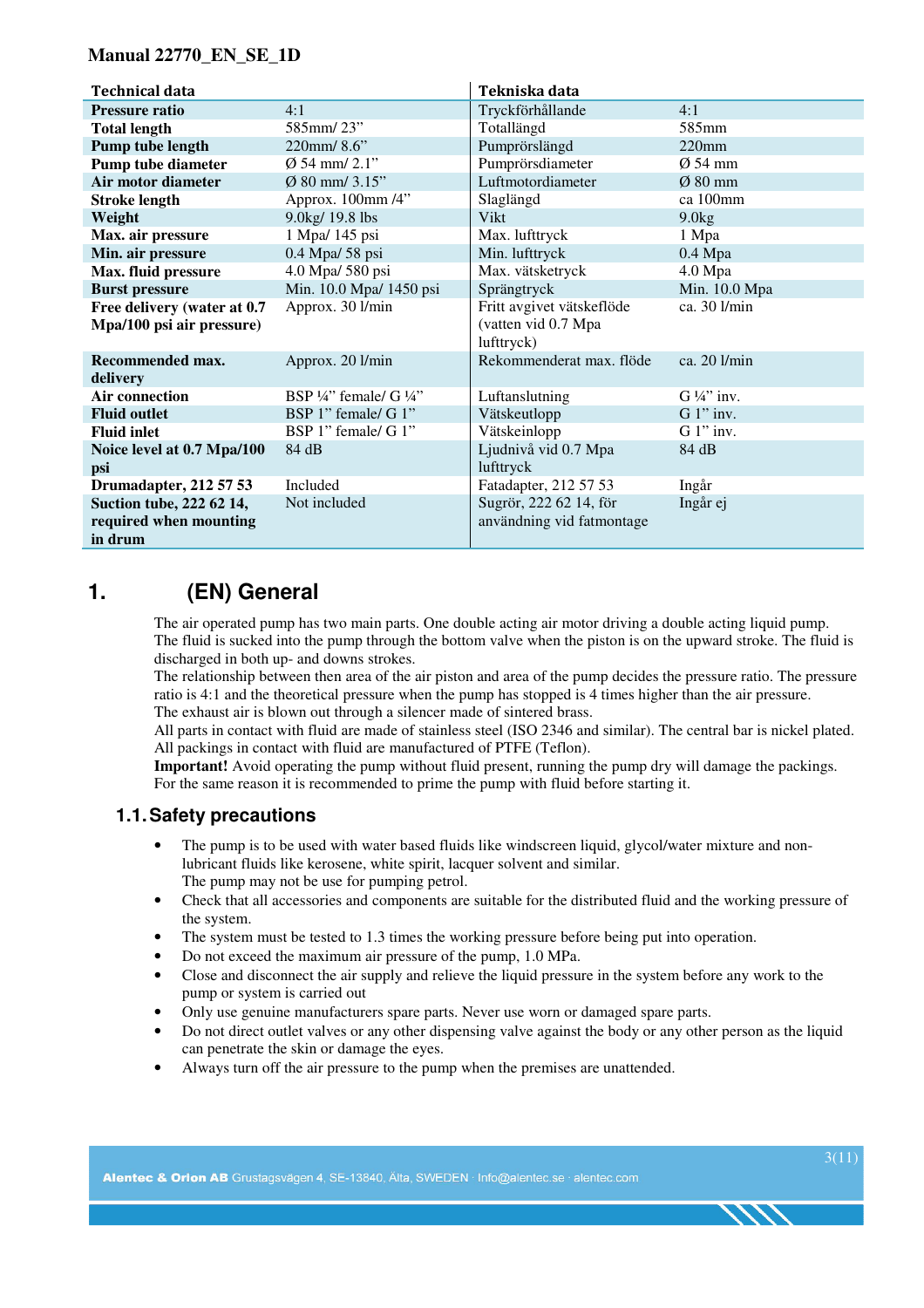# **2. (EN) Installation**

#### **2.1. Mobile units**

Remove the protective packing from the pump, including plugs from the air inlet and the fluid outlet.

Remove the drum adapter from the pump tube. Mount the adapter into the 2" hole in the pump or pump bracket. If the pump is to be used with a drum of similar the suction tube, 222 62 14, has to be fitted. Do not use Teflon tape to seal any thread. Use Loctite sealant liquid for tubing system.

Put the pump vertically into the drum and lock the pump so that the outlet is in the desired position. Set the pump 10-15mm clear of the bottom of the drum and lock the pump into place using the adapter.

Connect the liquid outlet hose to the outlet of the pump and the air coupler to the air inlet.

**IMPORTANT**! If the air pressure in the system is higher than the working pressure of the pump it will be necessary to install an air regulator and gauge into the airline prior to the pump. The pump is pre-lubricated with silicon grease. It is not necessary to use a lubricator during normal operation.

**IMPORTANT!** If a lubricator has been used with the pump, the pre-lubricated *silicon* grease will have been washed away. It is therefore needed to continue the use of lubricator.

### **2.2. Fixed installations**

Besides the above mentioned, please also note the following:

Do not mount a pump directly onto a sheet metal wall or similar construction, which can create noise resonance and augment the normal noise level of the pump.

A hose must be mounted between the outlet of the pump and the fixed pipe work. This hose should have sufficient length to make it possible to lift the pump in and out of the drum or tank without difficulty.

Do not let the pump run fast when starting up a new system or after changing barrel in an existing system. Start the pump with lowered air pressure on initial priming and gradually increase the pressure as the system is primed.

## **3. (EN) Maintenance**

Empty and clean the air filter.

If a lubricator is installed it should always be filled with air tool oil or similar. Mineral based motor oil, SAE 10, can also be used, Synthetic oil or other oils must not be used.

Check for possible leakage in the connections or couplers.

Keep the fluid and equipment clean and free from dirt. When changing drum, make sure the pump tube and bottom valve are kept off the floor.

## **4. (EN) Service**

Avoid damage to packings and all moving surfaces. When servicing the pump, all parts should be protected from dirt, especially the cylinder and central bar. Keep the working area and tools clean.

Clean and grease all surfaces with silicon grease or similar, especially all O-rings and moving surfaces.

Use kerosene or similar liquid for cleaning the air motor parts.

#### **4.1. Air motor**

Fasten the outlet housing of the pump into a vice in a vertical position. Loosen the four screws in the lid. Remove the lid. Air supply nipple (Pos 2) is sealed by two O-rings in the valve mechanism.

To inspect the air filter u carefully thread a screw, M6 or W¼", between ½ and 1 turn inside the filter. Pull up and clean or change it.

Loosen the silencer's (Pos 25) four screws (Pos 28) and remove the protective cover (Pos27). Unscrew the six screws (Pos26), which keep the mechanism (Pos 1) in place. It is now possible to inspect and replace the valve mechanism or replace the valve spool kit (Pos 24).

To inspect the air motor cylinder, loosen the four lower screws (Pos 29). Pull the air motor off the piston. Change all damaged and worn parts and Reassemble in reverse order.

**IMPORTANT!** Lubricate all parts and seals in the air motor before reassembly with Silicone grease. No other grease should be used.

Alentec & Orion AB Grustagsvägen 4. SE-13840. Älta, SWEDEN · Info@alentec.se · alentec.com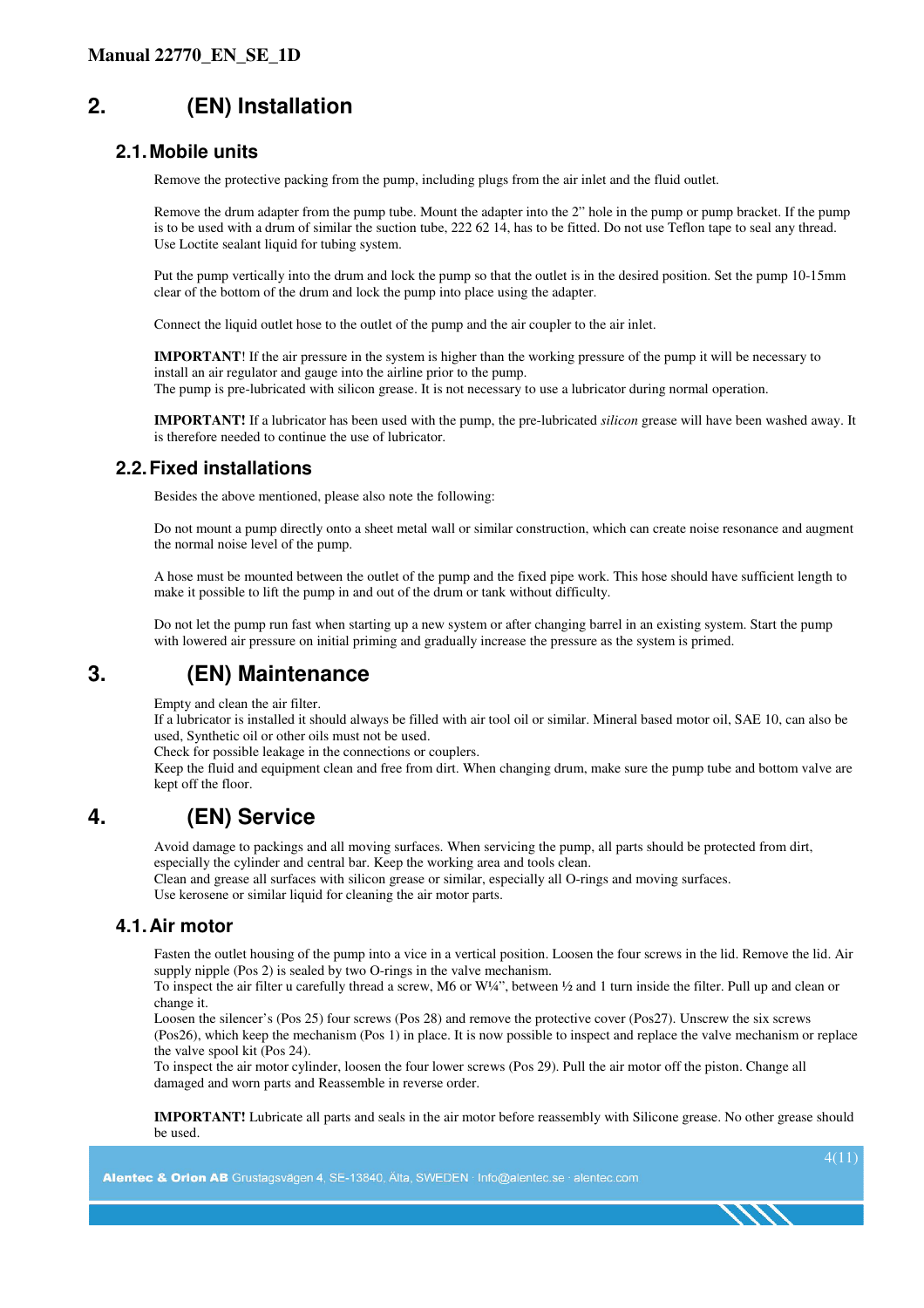### **4.2. Exchange of packings in outlet body**

Fasten he lower part of the air motor into a vice with pump tube in horizontal position. Loosen the four lower screws (Pos 29) and pull off the air motor with the complete valve mechanism. Release the piston (Pos 5) from the central bar (Pos 15). Disassemble the entire fluid part by releasing the lock nut packing screw (Pos 11) and unscrew the complete "wet" part. It is now possible to inspect the upper packing (Pos 7).

Fasten the stainless outlet body into a vice. Unscrew the pump tube (Pos 20). Pull the central bar (Pos 15) out through the Teflon packing kit (Pos 12). Inspect all working surfaces and replace all worn or damaged parts. Be very careful when handling the Teflon packings, they are very easy to damage and run.

#### **4.3. Pump mechanism**

First carry out the first 2 steps in "Exchange of packings in outlet body", see above.

Fasten the stainless outlet body into a vice. Unscrew the pump tube (Pos 20). Pull the central bar (Pos 15) out through the Teflon packing kit (Pos 12).

Inspect the piston (Pos 19) and replace the packing (Pos 23) if necessary.

Be careful to avoid any dirt getting in and around the piston assembly. Replace all parts that are worn or damaged. If you suspect dirt in the bottom valve (Pos 21) unscrew it for inspection. If the bottom valve is removed the O-ring (Pos 22)

must be replaced.

If the pump tube is removed from the outlet body the O-ring (Pos 16) must be replaced.

Do not over tighten the bottom valve or pump tube when reassembling. The O-rings will seal against leakage.

# **5. (EN) Trouble shooting**

#### **5.1. Pump stationary or run very slowly.**

- 1. No or low air pressure.
- 2. Faulty air motor.
- 3. Blocked air inlet filter.
- 4. Ice blocking air exhaust.
- 5. Foreign object jamming movement of central bar.<br>5.1.1. Solution

#### **5.1.1. Solution**

- 1. Check the air line valve, regulator and quick coupler.
- 2. Check air motor mechanism. See service "Air motor". Check seals and replace faulty parts. Try to restart motor by pushing the lower servo piston with a screwdriver or similar tool through the hole in the bottom cover.
- 3. Change or clean the air inlet filter
- 4. Check for possible condensate in air filter, or if the pump has "raced" that there is no leakage in the pipe work.<br>5. As above. Check for free movement and foreign objects in piston valve etc.
- As above. Check for free movement and foreign objects in piston valve etc.

## **5.2. Pump reciprocating but not delivering**

- 1. No fluid.
- 2. Foot valve inoperative.
- 3. Piston valve or seals worn out.

#### **5.2.1. Solution**

- 1. Check fluid level in drum or tank.
- 2. Check spring and ball for correct operation and seating. Check for foreign object jammed in foot valve.
- 3. Check for foreign objects in piston valve seat. Check seals for wear and damage.

### **5.3. Fluid coming out from the "leakage" hole in the locking nut.**

1. Packing in outlet body is worn or damaged.

#### **5.3.1. Solution**

1. Change packings. See service "Exchange of packings in outlet body".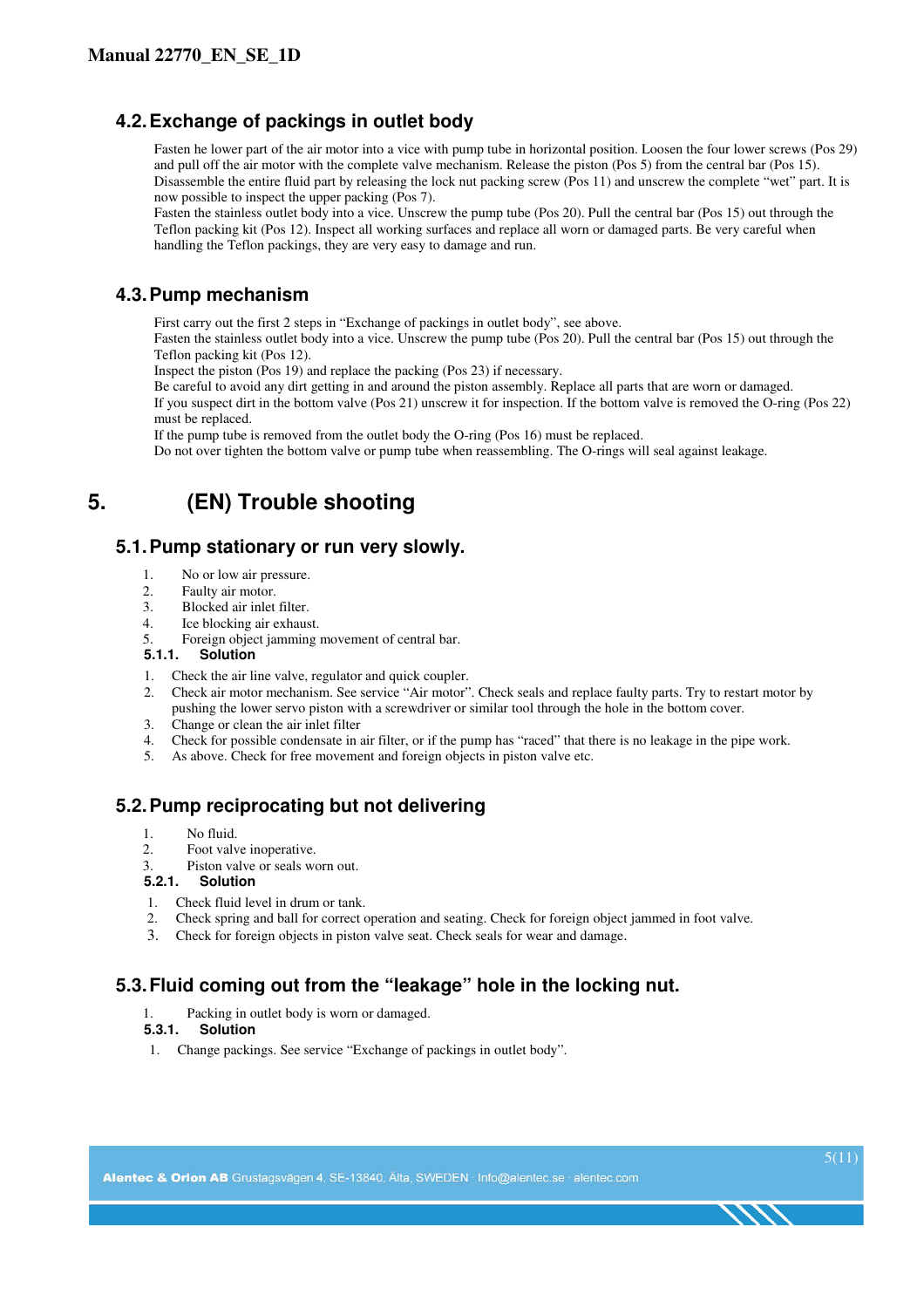#### **5.4. Pump is running despite the outlet being closed.**

- 1. Packing on the lower piston assembly is worn out or damaged.
- 2. Dirt in the bottom valve or in the lower piston assembly.

#### **5.4.1. Solution**

- 1. Change worn or damaged parts. See service "Pump mechanism".
- 2. See service "Pump mechanism".

# **6. (SE) Allmänt**

Den tryckluftsdrivna pumpen har två huvuddelar, en dubbelverkande kolvmotor och en dubbelverkande vätskedel. Vätskan sugs in i pumpröret genom bottenventilen vid uppåtgående rörelse. Vätska trycks ut både vid uppåt- och nedåtgående rörelse.

Förhållandet mellan luftkolvens area och pumpkolvens area anger tryckförstärkningen. Tryckförstärkningen är 4:1 och det teoretiska trycket blir, när pumpen stannat, fyra gånger högre än det ingående lufttrycket. Returluften blåses ut och dämpas via en sintrad ljuddämpare.

Alla delar i kontakt med vätska är tillverkade av rostfritt material (SS 2346 eller liknande). Centralstången är kemiskt förnicklad. Alla vätskeberörda packningar är tillverkade av PTFE-material (Polytetraflouretylen, Teflon).

Viktigt! Undvik torrkörning av pumpen då detta snabbt skadar pumpens packningar. Av samma skäl rekommenderas att pumpen vätskefylls vid installation.

## **6.1. Produktsäkerhetsanvisningar**

- Pumpen är avsedd för pumpning av vattenbaserade vätskor som spolarvätska, glykol/vatten etc. samt ickesmörjande vätskor som ex. vis lacknafta.
- Pumpen får inte användas för pumpning av bensin eller andra explosiva vätskor. Den är inte heller lämplig för syror eller saltvatten.
- Använd inte högre lufttryck än nödvändigt för att uppnå lämplig systemfunktion.
- Kontrollera att alla anslutna komponenter är avsedda för den pumpade vätskan och lämpade för systemets arbetstryck
- Provtryck alla rörledningar med 1.3 x systemets arbetstryck innan det tas i drift.
- Stäng av eller koppla bort trycklufttillförseln och avlasta systemet innan något arbete på pump eller system påbörjas.
- Använd eller återmontera aldrig en sliten eller skadad detalj.
- Rikta aldrig ventilens eller andra distributionsenheters utloppsmunstycke mot någon kroppsdel eller någon annan person. En tunn stråle av vätskan tränger lätt igenom huden eller kan skada ögonen.
- Stäng alltid av eller koppla bort tryckluften till pumpen över natten och vid driftsuppehåll.

# **7. (SE) Installation**

### **7.1. Mobila enheter**

Tag bort skyddsemballage och skyddspluggar från pumpen.

Tag bort fatadaptern från pumpröret. Montera den på sin avsedda plats (t.ex. i fat eller väggfäste). Sätts pumpen i fat måste sugröret (222 61 24) monteras. Täta gängan med flytande Loctite eller liknande, använd inte teflontejp.

Sätt ner pumpen i fatet och vrid den så utloppet kommer i önskad riktning. Ställ in pumprörsnivån så att det blir ca 10-15 mm spel mot fatets botten. Lås sedan fast pumpen med fatadaptern.

Anslut utloppsslangen mot pumpens utlopp (G 1" inv.). Montera luftsnabbkopplingen i pumpens luftanslutningshål (G ¼" inv.).

**VIKTIGT!** Om tryckluftsledningen har högre tryck än det pumpen ska användas för, måste en tryckluftsregulator med manometer monteras före pumpen.

Pumpen är initialsmord med silikonfett. Den behöver inte någon tillsatssmörjning under normala driftsförhållanden.

**VIKTIGT!** Om det finns en monterad luftsmörjare och den är eller har varit inkopplad mot pumpen måste man fortsätta med att alltid ha luftsmörjare inkopplad. Detta för att oljan från luftsmörjaren tvättar bort silikonfettet.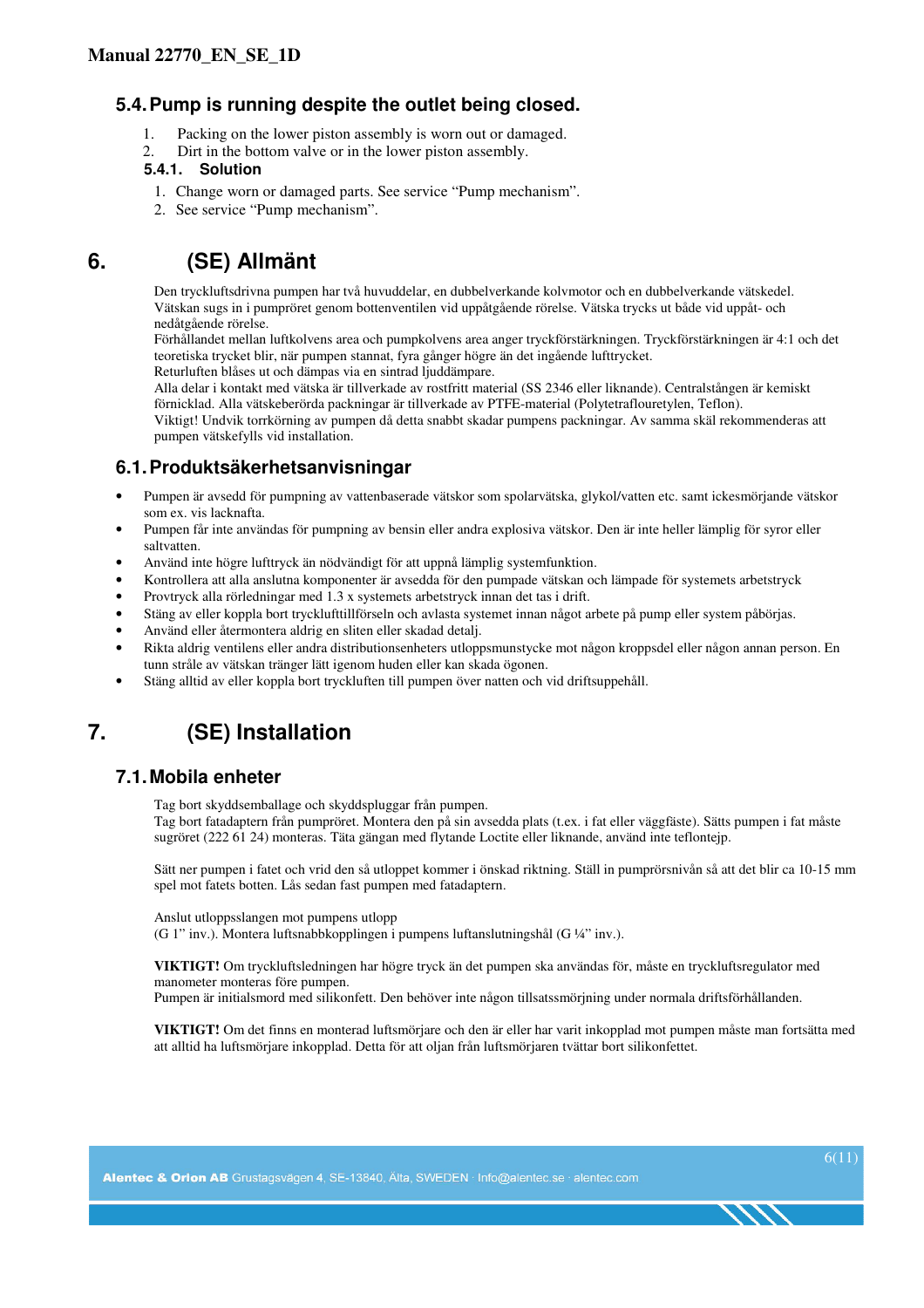## **7.2. Stationära anläggningar**

Utöver det föregående gäller även följande:

Montera aldrig en pump direkt på en plåtvägg eller annan liknande konstruktion som kan ge resonansljud och förstärka pumpens normala ljudnivå.

En slangledning ska monteras mellan pumpens utloppsanslutning och rörledningen. Den ska ha en längd som gör det möjligt att utan besvär lyfta pumpen i och ur fatet.

Låt inte pumpen "rusa" när rörledningen fylls under uppstart, eller vid byte av fat. Sänk farten på pumpen genom att sänka lufttrycket.

# **8. (SE) Underhåll**

Töm och gör rent luftfiltret med avseende på kondenserat vatten och smuts.

Om en luftsmörjare är monterad ska den alltid vara fylld med luftverktygsolja eller motsvarande (vanlig petroleumbaserad, SAE 10, går också bra). Syntetisk motorolja eller andra oljor får inte användas. Kontrollera att det inte finns någon form av läckage i anslutningar och kopplingar, samt att slangar inte är nötta eller skadade.

Se till att vätskan och utrustningen är rena. Vid byte av fat, ställ inte pumpröret på golvet.

## **9. (SE) Service**

Undvik repor och skador på tätningar och glidytor. Under arbete ska delarna skyddas från smuts och föroreningar. I synnerhet ska cylinderlopp och centralstång skyddas.

Rengör och fetta in alla tätnings- och glidytor med silikonfett eller motsvarande. I synnerhet ska alla O-ringar och tätningar smörjas före återmontering.

Använd helst varnolen eller liknande vätska vid rengöring av delar till luftmotorn.

#### **9.1. Luftmotor**

Fäst pumpens utloppshus i ett skruvstycke med pumpröret nedåt. Lossa de fyra skruvarna i locket och ta bort det. Luftanslutningsnippeln (Pos 2) sitter fast i växlingsmekanismen med två O-ringar.

För att ta bort luftfiltret (Pos 3) gängar man försiktigt ned en M6-skruv (W¼"), ½ till 1 varv inuti filtret. Drag upp filtret och gör rent eller byt det.

Lossa ljuddämparens (Pos 25) fyra skruvar (Pos 28) och drag sedan av skyddsplåten (Pos 27). Tag bort de sex skruvarna (Pos 26) som håller mekanismen på plats. Man kan nu inspektera och byta ut mekanismen eller spolen med sina delar (Pos 24).

För att inspektera cylindern lossas de fyra undre skruvarna (Pos 29). Lyft sedan av motorcylindern och undersök den. Byt ut slitna eller skadade delar och återmontera i omvänd ordning.

**VIKTIGT!** Fetta alltid in alla glid- och tätningsytor med silikon-fett före återmontering. Inget annat fett får användas.

### **9.2. Byte av manschettpackning mellan luftmotor och pumprör**

Fäst luftmotorns underdel i ett skruvstycke med pumpröret vågrätt. Lossa de fyra undre skruvarna (Pos 29) och drag bort hela luftmotorn med sin mekanism. Lossa kolven (Pos 5) från kolvstången.

Demontera hela vätskedelen genom att lossa låsmuttern på ansatsringen (Pos 11) och gänga av hela pumpdelen. Nu kan man inspektera och eventuellt byta ut den övre manschetten.

Fäst pumpens utloppshus i ett skruvstycke. Gänga bort pumpröret (Pos 20). Drag ned kolvstången genom teflonpackningssatsen (Pos 12). Ta bort ansatsringen (Pos 11). Inspektera kolvstångsytan och teflonpackningssatsen med avseende på slitage och skador.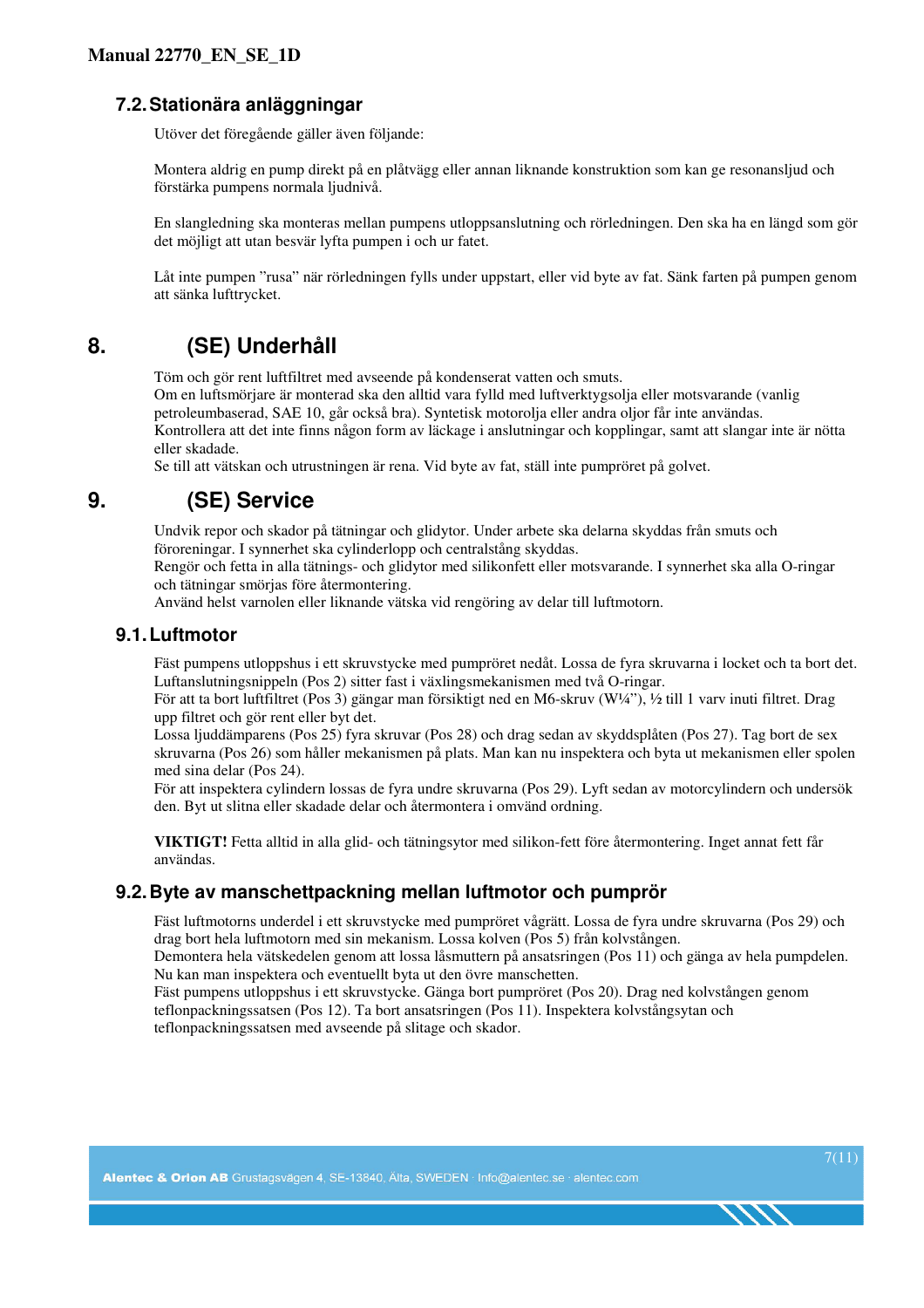### **9.3. Vätskekolv och bottenventil**

Utför först de två första punkterna under "Byte av manschettpackning mellan luftmotor och pumprör". Fäst pumpens utloppshus i ett skruvstycke. Gänga bort pumpröret (Pos 20). Drag ned kolvstången genom teflonpackningssatsen

(Pos 12).

Inspektera kolven (Pos 19) och byt manschetten (Pos 23) om den är sliten.

Var uppmärksam på om det finns partiklar eller andra föroreningar i eller på kolven och dess delar. Byt alla delar som kan anses skadade eller slitna.

Om man misstänker att det finns smuts eller föroreningar i bottenventilen (Pos 21) kan denna tas loss för inspektion och kontroll. Om bottenventilen tas loss ska O-ringen (Pos 22) mellan rör och bottenventil bytas. Om pumpröret demonteras ska O-ringen

(Pos 16) bytas.

## **10. (SE) Felsökning**

#### **10.1. Pumpen går ej**

- 1. Ingen eller låg lufttillförsel.
- 2. Sliten eller skadad luftmotor.

#### **10.1.1. Åtgärd**

- 1. Kontrollera luftledningens ventil, regulator och snabbkoppling.
- 2. Se "service luftmotor".

#### **10.2. Pumpen går ojämnt och hackar.**

1. Is i ljuddämparen.

#### **10.2.1. Åtgärd**

1. Töm luftledningens vattenavskiljare på kondensat och vänta några minuter före återstart så isen smälter. Om pumpen "rusat", kontrollera att det inte finns något läckage i rörledningen.

#### **10.3. Pumpen rusar och det kommer ingen vätska.**

- 1. Fatet eller tanken tom.
- 2. Smuts i bottenventil eller vätskekolv.

#### **10.3.1. Åtgärd**

- 1. Byt fat eller fyll på tanken.
- 2. Se "service pumprör".

#### **10.4. Vätska kommer ut genom läckagehålet i packnings-skruven.**

1. Packningen i utloppshuset är skadad eller sliten.

#### **10.4.1. Åtgärd**

1. Se "service Byte av manschettpackning i utloppshus".

### **10.5. Pumpen går trots att utloppet är stängt.**

- 1. Packningen på vätskekolven är sliten eller skadad.
- 2. Smuts eller förorening i bottenventil eller i vätskekolv.

#### **10.5.1. Åtgärd**

- 1. Se "service pumprör".
- 2. Se "service pumprör".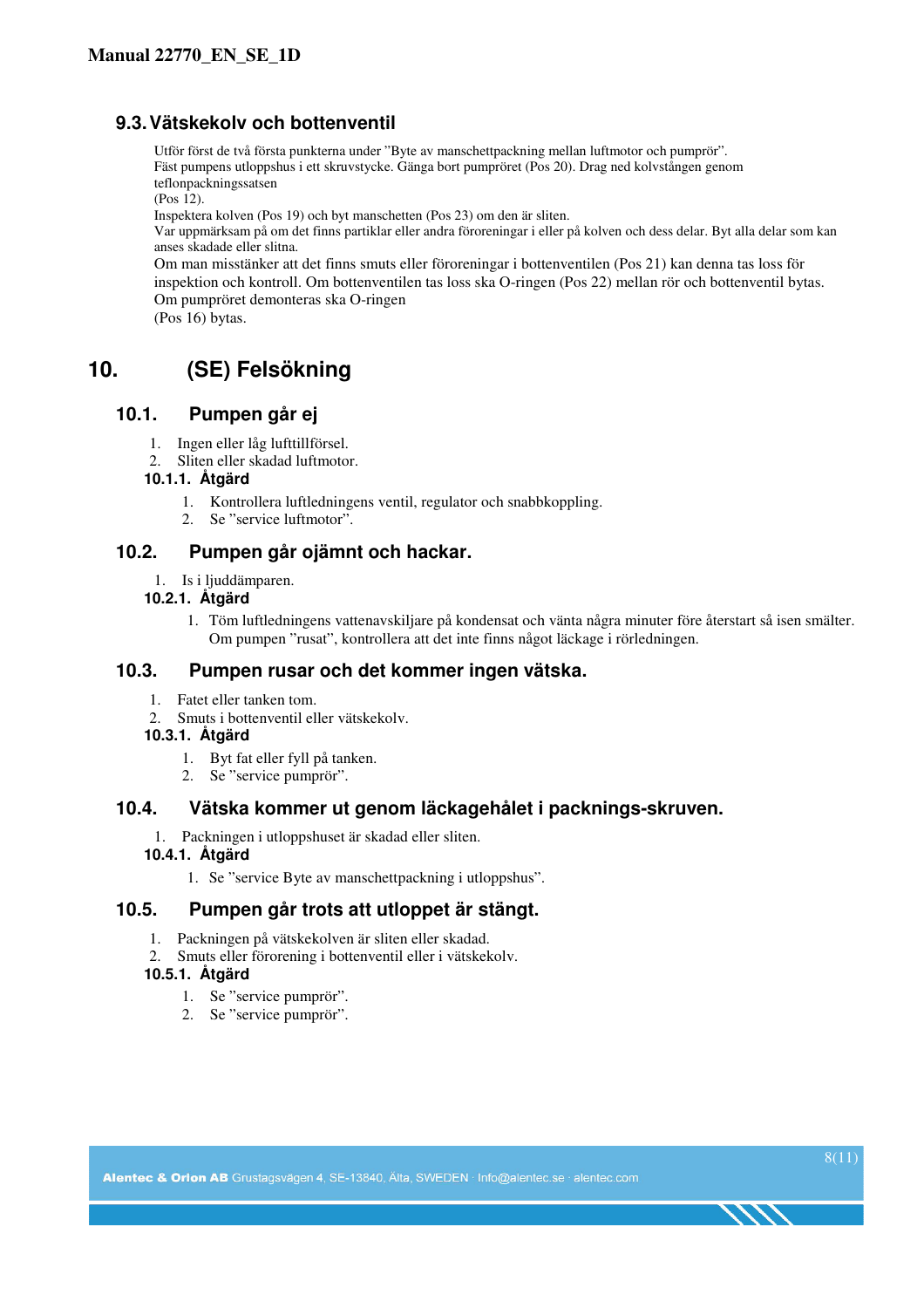# **11. (EN) Spare part kits/ (SE) Reservdelssatser**

| Part Nr.  | <b>Consist of:</b>                                                                                                                                                      | Består av:                                                                                                                                                                             | Pos.                                                          | Quantity/<br><b>Antal</b>                                                                   |
|-----------|-------------------------------------------------------------------------------------------------------------------------------------------------------------------------|----------------------------------------------------------------------------------------------------------------------------------------------------------------------------------------|---------------------------------------------------------------|---------------------------------------------------------------------------------------------|
| 242 61 76 | Packing kit air motor<br>$O$ -ring<br>U-packing<br>Top sleeve                                                                                                           | Packningssats luftmotor<br>$O$ -ring<br>U-manschett<br>Övre styrning                                                                                                                   | 4<br>7<br>8                                                   | 3<br>1<br>$\overline{c}$                                                                    |
| 242 61 77 | Major repair kit air motor<br>Mechanism complete<br>O-ring<br>Piston<br>O-ring<br>U-packing<br>Top sleeve<br>Washer<br>Lock ring<br>Silencer<br>Screw<br>Screw<br>Screw | Renoveringssats luftmotor<br>Mekanism kompl(1425160)<br>O-ring<br>Kolv<br>O-ring<br>U-manschett<br>Övre styrning<br><b>Bricka</b><br>Låsring<br>Ljuddämpare<br>Skruv<br>Skruv<br>Skruv | 1<br>4<br>5<br>6<br>7<br>8<br>9<br>10<br>25<br>26<br>28<br>29 | 1<br>3<br>1<br>1<br>1<br>1<br>1<br>1<br>1<br>$\overline{\mathbf{c}}$<br>2<br>$\overline{c}$ |
| 142 52 60 | Mechanism complete<br>Complete mechanism with all O-<br>rings and sealings. Incl. Pos 2<br>and 3.                                                                       | Mekanism komplett<br>Komplett mekansim med alla O-ringar och tätningar.<br>Inkl pos 2 och 3.                                                                                           | $\mathbf{1}$                                                  | 1                                                                                           |
| 142 52 25 | Air inlet kit<br>Air inlet adapter<br>O-ring<br>Air filter                                                                                                              | Luftanslutningssats<br>Anslutningsnippel<br>O-ring<br>Luftfilter                                                                                                                       | 2<br>2<br>3                                                   | 1<br>$\overline{\mathbf{c}}$<br>1                                                           |
| 142 52 93 | Repair kit mechanism                                                                                                                                                    | Renoveringssats mekansim                                                                                                                                                               | 24                                                            | 1                                                                                           |
| 242 61 78 | Central bar kit<br>$O$ -ring<br>Central bar<br>Clamping pin                                                                                                             | Centralstångssats<br>O-ring<br>Centralstång<br>Rörpinne                                                                                                                                | 6<br>15<br>17                                                 | 1<br>1<br>1                                                                                 |
| 102 52 78 | Protective cover                                                                                                                                                        | Skyddsplåt                                                                                                                                                                             | 27                                                            | 1                                                                                           |
| 242 58 72 | Packing kit liquid part<br>Box packing set<br>$O$ -ring<br>Piston packing<br>$O$ -ring<br>Clamping pin                                                                  | Packningssats vätskedel<br>Boxpackningssats<br>O-ring<br>Kolvpackning<br>O-ring<br>Rörpinne                                                                                            | 12<br>16<br>23<br>22<br>17                                    | 1<br>1<br>1<br>1<br>1                                                                       |
| 242 61 79 | Box packing set<br>Shoulder ring<br>Box packing set<br>Washer<br>Spring<br>O-ring<br>Clamping pin                                                                       | Boxpackningssats<br>Ansatsring<br>Boxpackningssats<br><b>Bricka</b><br>Tryckfjäder<br>O-ring<br>Rörpinne                                                                               | 11<br>12<br>13<br>14<br>16<br>17                              | 1<br>1<br>1<br>1<br>1<br>1                                                                  |
| 242 58 75 | Piston kit<br>Piston<br>Piston packing<br>Clamping pin                                                                                                                  | Kolvsats<br>Kolv<br>Kolvpackning<br>Rörpinne                                                                                                                                           | 19<br>23<br>17                                                | 1<br>1<br>1                                                                                 |
| 242 58 76 | Pump tube kit<br>$O$ -ring<br>Pump tube<br>$O$ -ring                                                                                                                    | Pumprörssats<br>O-ring<br>Pumprör<br>$O$ -ring                                                                                                                                         | 16<br>20<br>22                                                | 1<br>1<br>1                                                                                 |
| 212 58 20 | Foot valve kit<br>Foot valve kit<br>O-ring                                                                                                                              | Bottenventil<br><b>Bottenventil</b><br>$O$ -ring                                                                                                                                       | 21<br>22                                                      | 1<br>1                                                                                      |
| 212 57 53 | Drum adapter                                                                                                                                                            | Fatadapter komplett                                                                                                                                                                    | 18                                                            | 1                                                                                           |

Alentec & Orion AB Grustagsvägen 4, SE-13840, Älta, SWEDEN · Info@alentec.se · alentec.com

1111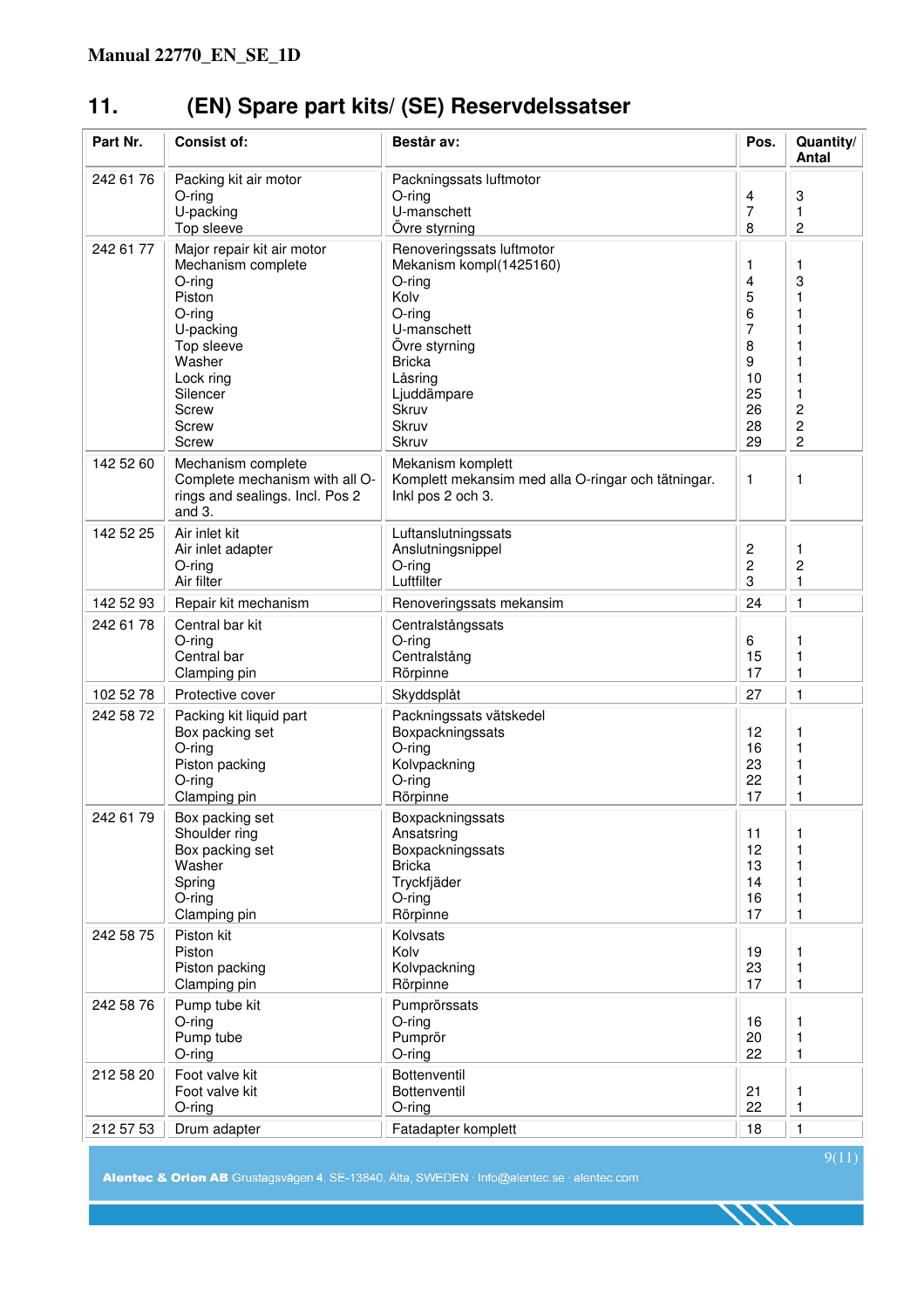

1111